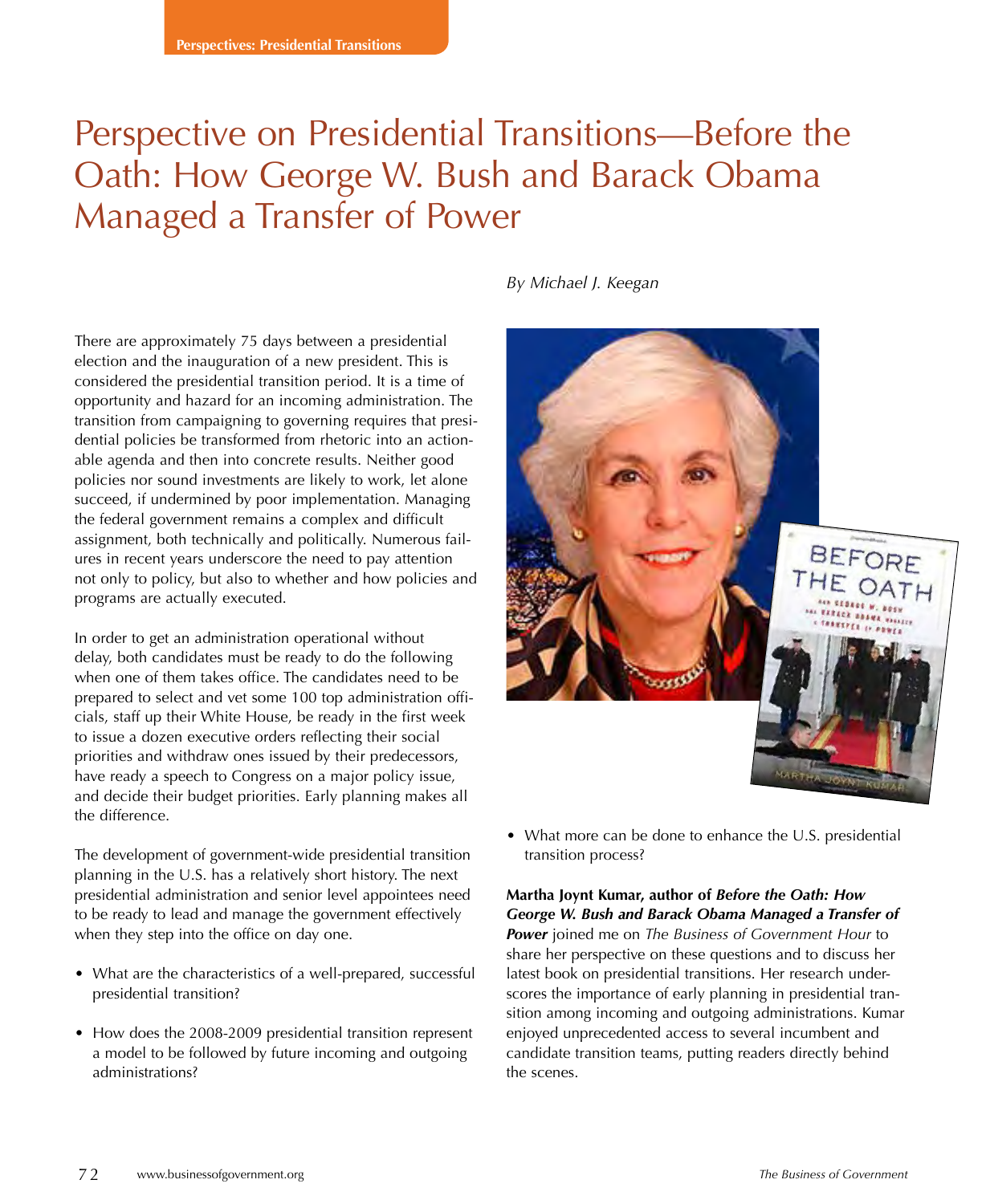Given the epic challenges facing government today, Kumar does us all a service by placing a necessary spotlight on a hallmark of American constitutional order: the peaceful transition of power from one president to the next. The following is an edited excerpt of our conversation.

# **The Beginnings of Modern Presidential Transitions**

One of the enduring characteristics of the American political system is its ability to manage—both peacefully and decisively—the changeover of presidential power, regardless of election results. That said, there is a relatively short history regarding formal presidential transitions. As the presidency grew in importance in the 20th century, midcentury presidents began to provide information on the positions and programs of their administration. President Harry Truman was the first to have a government agency—the Bureau of the Budget—to collect and give administrative information to his successor. Truman wanted to make certain that his successor would not be left in the same situation as he was when he became president upon the sudden death of Franklin Roosevelt in 1945. Truman had been vice president a short period of time, beginning his term on January 20th. In early April, Roosevelt died and Truman became president. He found that there was a great deal that he didn't know about what was going on in government, particularly related to the war, and the biggest issue was the development of the atomic bomb. He didn't want this for his successor. He announced at the Jefferson-Jackson Day Dinner that he wasn't going to run for reelection, then he talked to people in the Bureau of the Budget about preparing for a transition and gathering information for the next president.

They set about gathering the information. Truman also invited the party nominates to the White House after their conventions. He wrote both Adlai Stevenson and General Dwight Eisenhower about coming into the White House, but let me read to you the exchange, as it portends what in fact happened decades later during the 2008-2009 transition. On August 13, 1952, the president wrote to the candidates: "I'll have General Walter Bedell Smith and the Central Intelligence Agency give you a complete briefing on foreign situations." Following their respective briefings, each nominate would have lunch with the cabinet. President Truman also indicated to Eisenhower that the CIA would provide him with information on the world situation on a weekly basis. "After the initial CIA briefing, we will have lunch with the cabinet and after that, if you like, I'll have my entire staff report to you on the situation in the White House. Then that way you will be entirely briefed on what takes place."



Eisenhower was reluctant to take advantage of the offer. He wrote in response, "In my current position as standard bearer of the Republican Party and of other Americans who want to bring about a change in the national government, it is my duty to remain free to analyze publicly the policies and acts of the present administration whenever it appears to me to be proper and in the country's interest. I believe our communication should be only those which are known to all of the American people. Consequently, I think it would be unwise and result in confusion with the public mind if I were to attend the meeting in the White House to which you have invited me."

Truman was not happy and his response was pretty strong. It was a handwritten response, and those he could mail when he was passing a mailbox on his morning walks. He wrote, "I am extremely sorry that you have allowed a bunch of screwballs to come between us. You have made a bad mistake and I am hoping it won't injure this great republic."

What Truman wanted to do was make sure that both candidates were well informed, but the politics at the time didn't call for it. Today, the situation is different.

In 2008, Josh Bolten, who was President George W. Bush's Chief of Staff in charge of the transition operation, had representatives of both the Obama and McCain campaigns visit the White House and work on several different things; items that were going to be important to get straight before a new president took office….[in a sense, doing what President Truman wanted to do many decades earlier].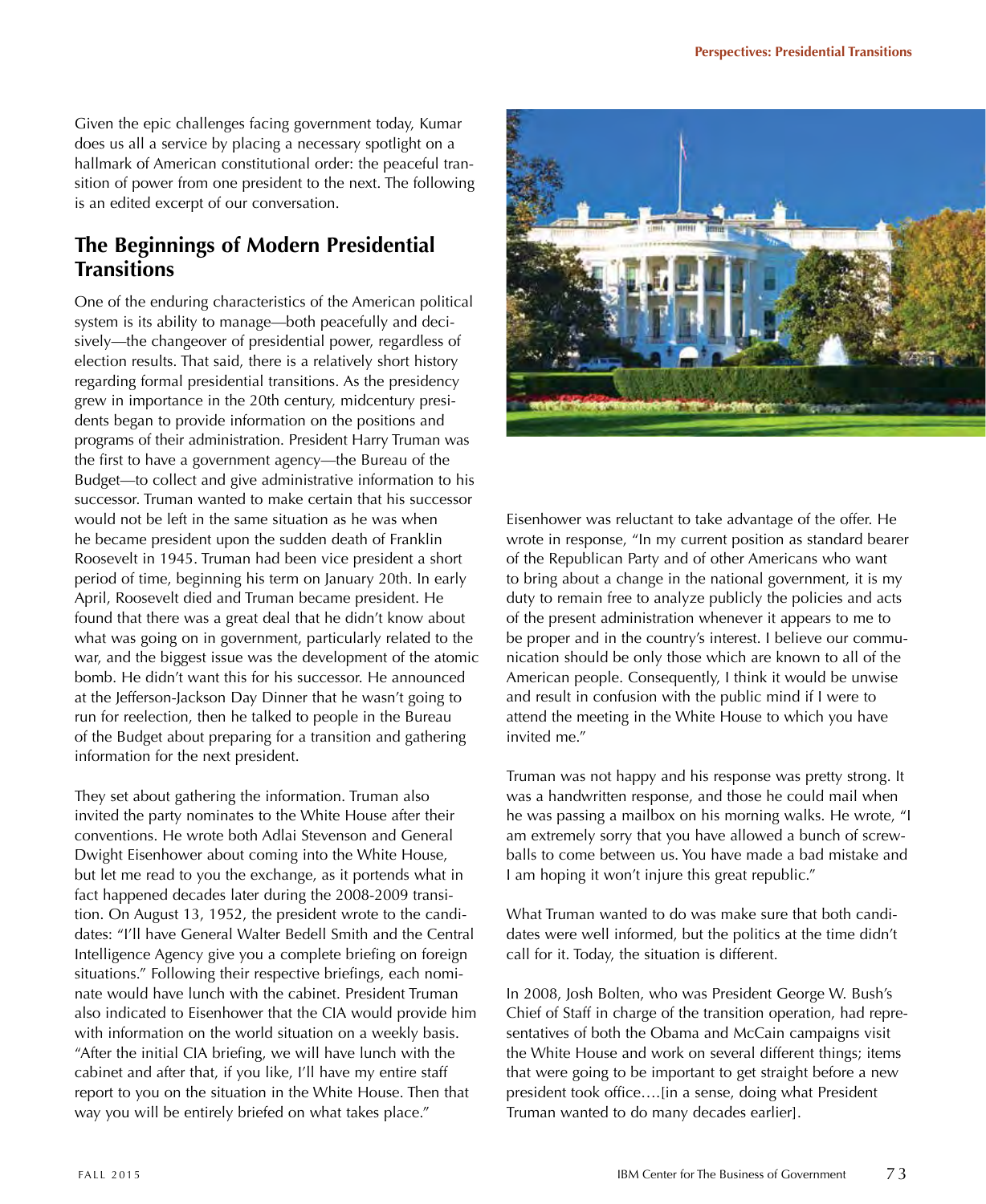# **Factors Contributing to the Increasing Importance of Presidential Transitions**

Since President Truman first reached out to his successor, presidential transitions have become more formal and complex, as the office of the presidency has ascended in importance. The president is a world leader and as such, needs to be ready and knowledgeable of situations and circumstances on day one. The 2008-2009 transition was the first handoff of power from one president to another president—an outgoing to an incoming president—since the attacks of September 11 and the subsequent wars in Iraq and Afghanistan. The security posture of the country was a definite impetus for the increasing importance of transition planning.

As in 2008-2009, you're going to have the most preparation at the end of a two-term president such as George W. Bush, given that the president knows he is moving on. Therefore, he can dedicate the latter period of his administration to thinking through the things his administration has done and the issues it has dealt with and communicating it to the next administration. But, I'd like to underscore that it is also useful for the outgoing president's own legacy.

For example, Steve Hadley put together memoranda on the problems and issues the Bush administration dealt with, the countries that were important for a new administration to know about, as well as the actions and activities that had taken place between the U.S. and specific countries. These memos also highlighted the issues of importance, including nuclear proliferation. These were useful documents not only for the new administration, but also for the outgoing administration, providing it with an opportunity to wrap up their efforts…an [artifact] for presidential libraries.

# **Elements of the 2008-2009 Presidential Transition**

The 2008-2009 transition took place in an altered environment. As the Bush administration prepared for the transition, they viewed it differently than any experienced by earlier presidents. This same sentiment ran through the government as a whole. My book and research indicate that the preparations for the 2008 transition were more extensive and polished than any preceding one. That makes the 2008- 2009 transition important to document for what happened, who was involved, what they did, and why they did what they did. My latest book focuses on such questions because the preparations are important, as well as a guide for future transitions.

This book focuses on the prominent elements in the Obama transition into the White House and the transition out of the White House by President Bush. Both aspects of a transition—the incoming and outgoing—are very important for understanding how the transition was organized and executed. Two studies in the book demonstrate the important aspects of the transition: the handling of presidential appointments and the central place of national security issues in a solid start to an administration. Together these subjects develop a portrait of how the change took place between Presidents Bush and Obama in early 2009.

# **Characteristics of an Effective and Successful Transition**

The 2008-2009 transition was a particularly good one because both sides took it very seriously. One of the factors involved in a good transition is that the president himself must be involved and direct the transition. Transition preparation requires a long lead time; in December 2007, President Bush charged his chief of staff Josh Bolten that given the country is involved in two wars, it was critically important to have the best transition ever. Most presidents will say they want to have the best transition ever, but the question is when they say it. Saying it in December of 2007 is a lot different than saying it the November of the presidential election when you don't have time to do very much.

With that charge, Bolten was able to make a plan, identify what needed to be done, and get a head start on it. One of the distinguishing features of this transition was the series of templates used by Bush's staff and administration officials

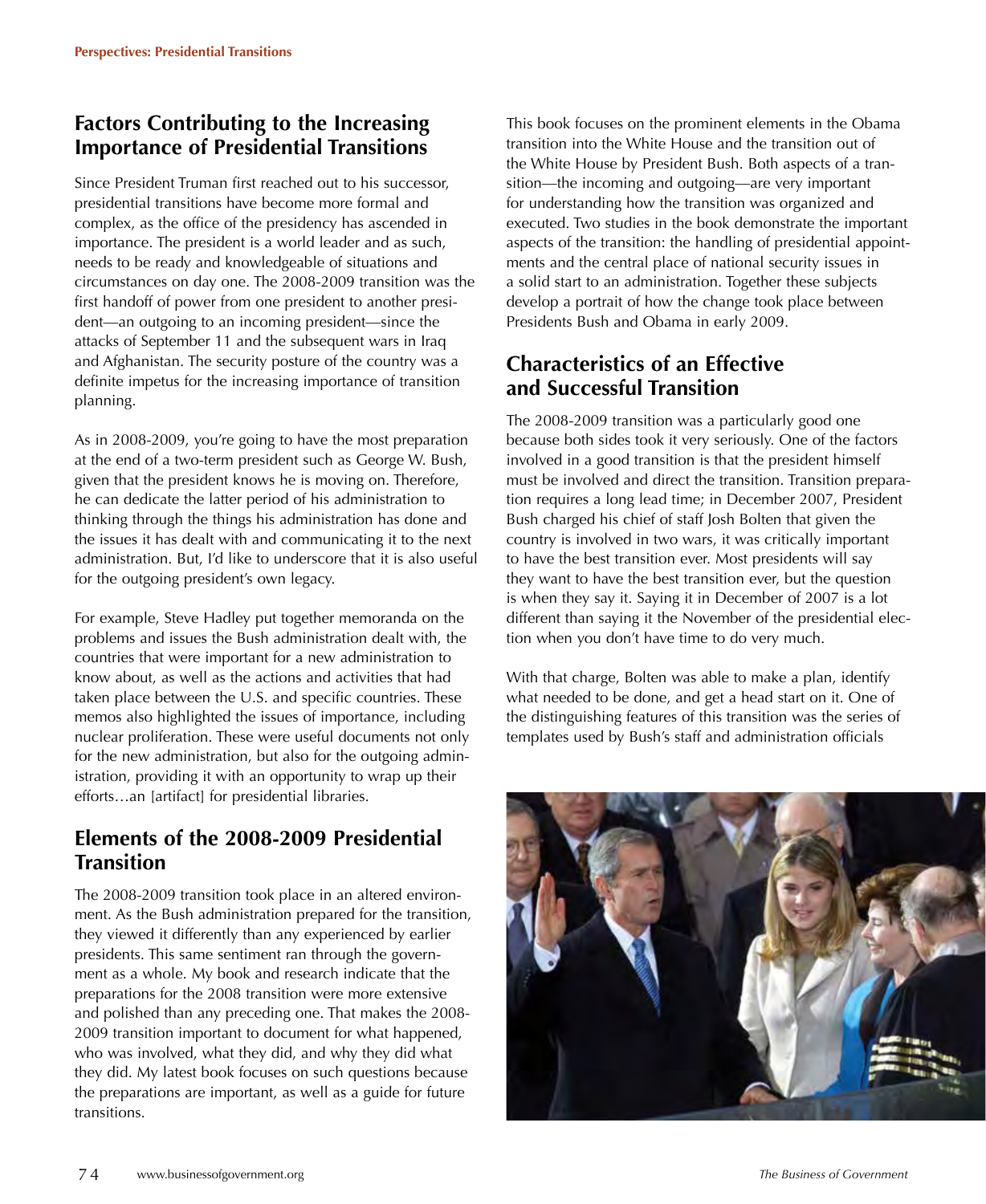as well as the transition team for President-elect Obama. On both sides and independent of one another, staff created a series of templates for acquiring what information they would need and when they should be gathering it. The templates covered diverse functions and institutions. The templates also addressed the requirements and demands for the approximately 1,200 executive branch positions a chief executive has to fill and the process of gathering information. President Bush and his team left behind a solid outline of the steps future administrations can take to provide a productive start to their successors.

# **Ways an Effective Transition Benefits a President**

In a broader sense, an effective transition buys a new administration the chance to take advantage of the opportunities that exist at the beginning of an administration and to reduce the number of inevitable hazards. The benefits range from the direction of government to the reputation a president establishes in the early days.

It allows you to take advantage of the goodwill that is out there. When a president comes into office, there is a substantial amount of goodwill. You can see it by looking at the percentage a president won by and then look at the early Gallup polls once he comes into office, and you see a rise in the percentage of support. In my book, I outline 10 ways an effective transition benefits a president. I highlight a handful:

**Continuity in Government:** Transition from one administration to another is a volatile time. You don't want threats



and enemies to take advantage of this rather fragile period. Continuity in government programs and decisions—as well as crisis contingency plans—is important at such a vulnerable time. There are challenges that you want to make sure are not going to damage your administration, so as an outgoing president, you want to leave as stable a situation as you possibly can. With war in Afghanistan and Iraq underway in 2008, continuity in governing was essential. It was important in more than a national security sense. In 2008, the new president had an estimated 7,854 positions his administration could fill. With that many positions, a president and his staff need to set priorities.

**Directions of Government:** The presidential transition is an important element in establishing the direction of government. With a clear campaign agenda, an incoming president can quickly signal his governing priorities. President Ronald Reagan signaled his intention to carry through on his tax cut priorities in his first days in office. Less than an hour after he was sworn into office, Reagan issued a memo followed by an executive order to freeze the hiring of civilian federal workers. For other presidents as well, transition planning meant an early start on their policy initiatives. In President Obama's case, he signed the Lilly Ledbetter Fair Pay Act just a few days after coming into office, which he referenced often in campaign speeches as an item he had to accomplish. He also signed nine executive orders dealing with a range of domestic and national security issues. All of these actions required a great deal of preparatory work during the transition period.

**Seizing Political Momentum:** Getting off to a fast start has the benefit of leaving little blank space for your critics to fill in and represents an opportunity to discuss what you want to highlight. In today's political climate, your honeymoon period gets shorter and shorter. The opportunity for change is much greater at the beginning of the term. The political momentum is with you in a way that dissipates quickly. For example, President George W. Bush had an agenda ready to go and rolled it out in a weekly order. Each week had a policy theme to it. The issues went from education in the first week to establishing the Office of Faith-Based and Community Initiatives (OFBCI) in his second.

**Reducing Mistakes:** A good transition also helps to reduce mistakes. The transition is a vulnerable decision-making period. There are important choices to be made and mistakes are costly, especially in the appointments area. The presidential appointments have tripped up several recent administrations. It took President Bill Clinton until the middle of March to get his candidate for attorney general confirmed.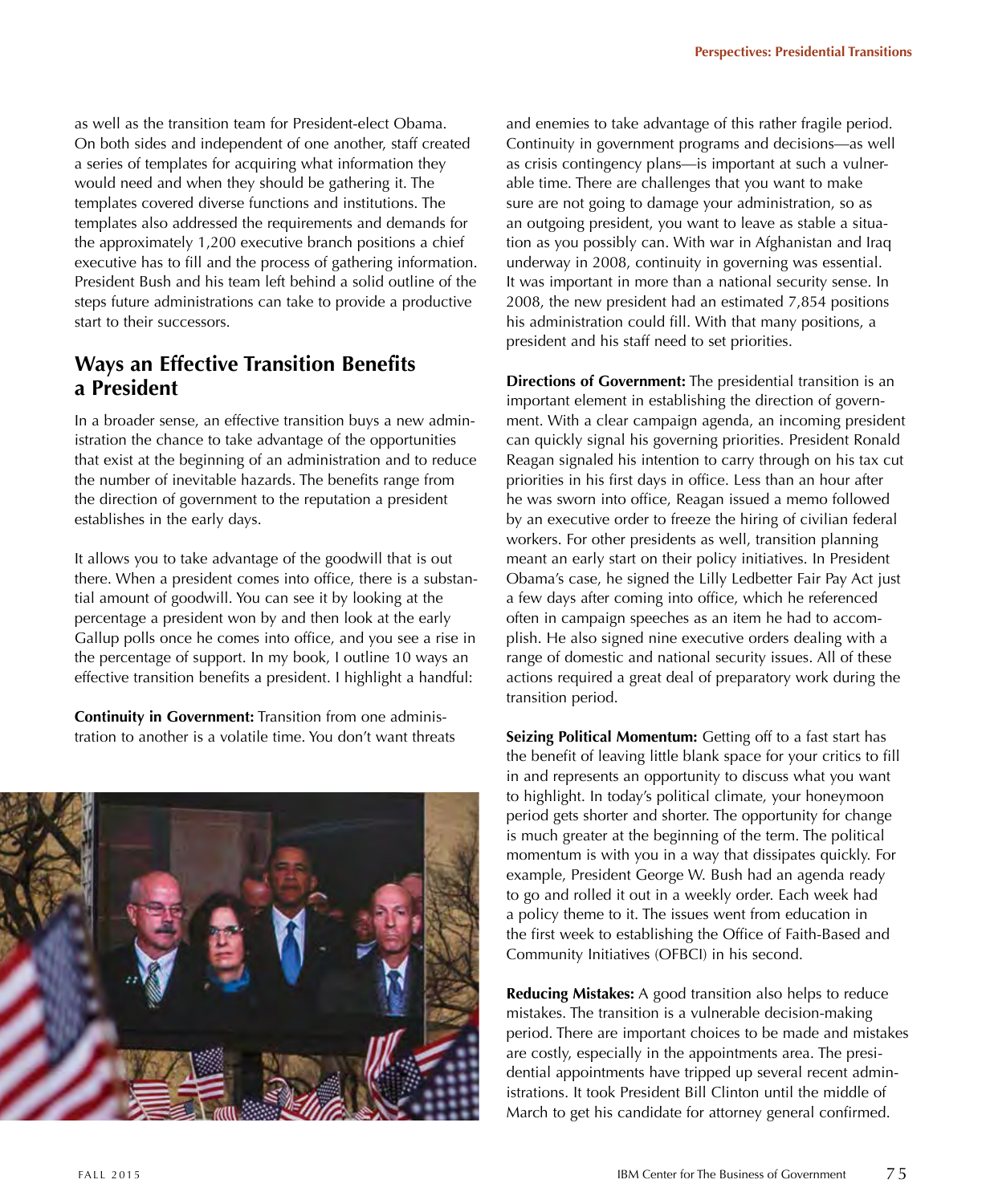In contrast, President George W. Bush wasted little time at the start of his administration with only one nomination causing him trouble. The process of selecting your appointees requires the creation of the White House staff first, so you are setting up your decision-making system: what kind of information do you need before you can make a decision? Then you can start thinking through your appointees, because mistakes early on can really slow you down, turning a positive into a negative.

**Effective Working Relationships:** A well-planned transition can provide you an opportunity to establish effective working relationships with Congress and career staff. For example, President Reagan hosted a dinner at a fancy club during the transition period in Washington, and his guests were not only people he was going to appoint, but also the Democratic leadership in Congress. With this gesture, Reagan wanted to let people know that he was making a transition from being a candidate to being president. It is a critical leap from being a candidate of a party to president of all of the people. One of the ways the Obama transition operation built links with career staff was to tap former agency members with both agency knowledge and existing relationships with career staff. Several other ways an effective transition can benefit a president encompasses having good quality information, taking advantage of goodwill, and capturing public attention.

# **Rhythm of Presidential Transitions**

Transitions have a rhythm to them that involves a defined number of people, activities, and decisions to be made. There are four traditional transition phases. The first stage occurs during the primary campaign phase, when most presidential candidates designate a person to gather information on personnel and decision timetables. The second period follows the party nominating conventions when government institutions, such as the Office of Government Ethics, get involved in the transition process in a limited way. Following the election, when the winning candidate has been designated president-elect, the formal 75-day transition period into office forms the third phase. The fourth and final period is the transition into governing that takes place following the inauguration. In 2008, there were five stages in the transition rather than the traditional four. The additional phase transpired once candidates became apparent for both of the major parties and government agencies, and the White House could, and did, begin the process of establishing contacts with each candidate.



# **Getting the Right People in Place**

The personnel rules learned over the course of several administrations are: 1) hire one person to shepherd the personnel process; 2) have that person work on personnel from the early days of the campaign; 3) have a settled White House personnel staff before beginning cabinet selection. The Obama transition did not follow these rules, thus the personnel portfolio went through many hands. The benefits of having one person lead the process for an extended time are established. That person can start early and line up what needs to be done to gather names. That person can deal directly with the presidential candidate on what qualities and background he wants from his nominees. This lead person can establish the process and rules for handling nominees, and if or when a nominee doesn't measure up, there's an established mechanism to provide a swift exit.

# **Lessons from the 2008-2009 Presidential Transition**

The 2008-2009 transition is regarded as an ideal template for how to plan future power changes, whether a same-party handoff or a change in party transfer of power. This is the reality of a post-September 11th world combined with technological advances that make it easier to coordinate efforts.

There are practices and lessons from the Bush-to-Obama transfer of power that future transitions should consider adopting. I'll share some of those insights.